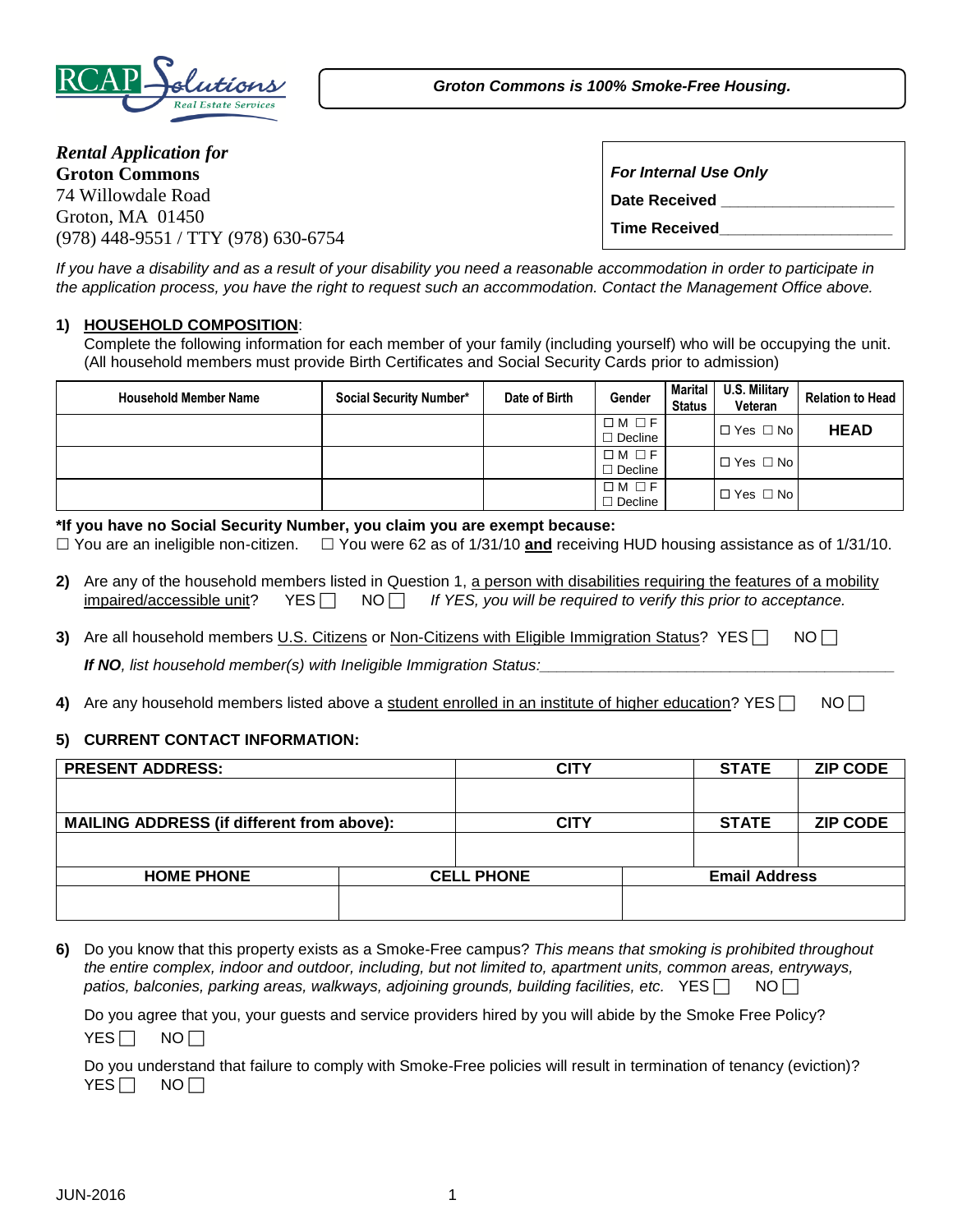**7) RENTAL HISTORY (5 years required): Please attach separate sheet, if necessary.**

|                                                                                                                                                                                                                         | From to Present                                                                                                                                                                                                                                                                                                                                                              |     |           |                           |  |
|-------------------------------------------------------------------------------------------------------------------------------------------------------------------------------------------------------------------------|------------------------------------------------------------------------------------------------------------------------------------------------------------------------------------------------------------------------------------------------------------------------------------------------------------------------------------------------------------------------------|-----|-----------|---------------------------|--|
|                                                                                                                                                                                                                         |                                                                                                                                                                                                                                                                                                                                                                              |     |           |                           |  |
|                                                                                                                                                                                                                         |                                                                                                                                                                                                                                                                                                                                                                              |     |           |                           |  |
|                                                                                                                                                                                                                         |                                                                                                                                                                                                                                                                                                                                                                              |     |           |                           |  |
|                                                                                                                                                                                                                         |                                                                                                                                                                                                                                                                                                                                                                              |     |           |                           |  |
|                                                                                                                                                                                                                         |                                                                                                                                                                                                                                                                                                                                                                              |     |           |                           |  |
|                                                                                                                                                                                                                         |                                                                                                                                                                                                                                                                                                                                                                              |     |           |                           |  |
|                                                                                                                                                                                                                         |                                                                                                                                                                                                                                                                                                                                                                              |     |           |                           |  |
|                                                                                                                                                                                                                         |                                                                                                                                                                                                                                                                                                                                                                              |     |           |                           |  |
|                                                                                                                                                                                                                         |                                                                                                                                                                                                                                                                                                                                                                              |     |           |                           |  |
|                                                                                                                                                                                                                         |                                                                                                                                                                                                                                                                                                                                                                              |     |           |                           |  |
|                                                                                                                                                                                                                         |                                                                                                                                                                                                                                                                                                                                                                              |     |           |                           |  |
|                                                                                                                                                                                                                         |                                                                                                                                                                                                                                                                                                                                                                              |     |           |                           |  |
|                                                                                                                                                                                                                         |                                                                                                                                                                                                                                                                                                                                                                              |     |           |                           |  |
|                                                                                                                                                                                                                         |                                                                                                                                                                                                                                                                                                                                                                              |     |           |                           |  |
|                                                                                                                                                                                                                         | 8) Are you currently receiving housing assistance from HUD or a PHA? YES $\Box$                                                                                                                                                                                                                                                                                              |     | NO        |                           |  |
| 9)                                                                                                                                                                                                                      | Has any household member listed in Question 1 ever been EVICTED? YES $\Box$                                                                                                                                                                                                                                                                                                  |     | NO        |                           |  |
| 10) Has any household member listed in Question 1 ever been CONVICTED of a crime? YES<br>NO<br>If YES, indicate if the conviction(s) was a felony, misdemeanor or both: $\Box$ Felony $\Box$ Misdemeanor<br>$\Box$ Both |                                                                                                                                                                                                                                                                                                                                                                              |     |           |                           |  |
| 11) Are any household members listed in Question 1 currently using marijuana? YES $\Box$<br>NOT                                                                                                                         |                                                                                                                                                                                                                                                                                                                                                                              |     |           |                           |  |
| 12) Are you or any member of the household required to register with any state lifetime sex offender or other sex offender<br>registry? $YES$ $\Box$ NO $\Box$ If YES, list household member(s) $\Box$                  |                                                                                                                                                                                                                                                                                                                                                                              |     |           |                           |  |
|                                                                                                                                                                                                                         | 13) Please indicate each STATE in which any household member listed in Question 1 has lived:<br>OAL OAK OAZ OAR OCA OCO OCT ODE OFL OGA OHI OID OIL OIN OIA OKS<br>OKY OLA OME OMD OMA OMI OMN OMS OMO OMT ONE ONV ONH ONJ ONM<br>ONY ONC OND OOH OOK OOR OPA ORI OSC OSD OTN OTX OUT OVT OVA<br>$\square$ WA $\square$ WV $\square$ WI $\square$ WY $\square$ Washington DC |     |           |                           |  |
|                                                                                                                                                                                                                         | 14) Are any household members temporarily absent from the home?                                                                                                                                                                                                                                                                                                              | YES | $NO \Box$ | If YES, explain__________ |  |

\_\_\_\_\_\_\_\_\_\_\_\_\_\_\_\_\_\_\_\_\_\_\_\_\_\_\_\_\_\_\_\_\_\_\_\_\_\_\_\_\_\_\_\_\_\_\_\_\_\_\_\_\_\_\_\_\_\_\_\_\_\_\_\_\_\_\_\_\_\_\_\_\_\_\_\_\_\_\_\_\_\_\_\_\_\_\_\_\_\_\_\_\_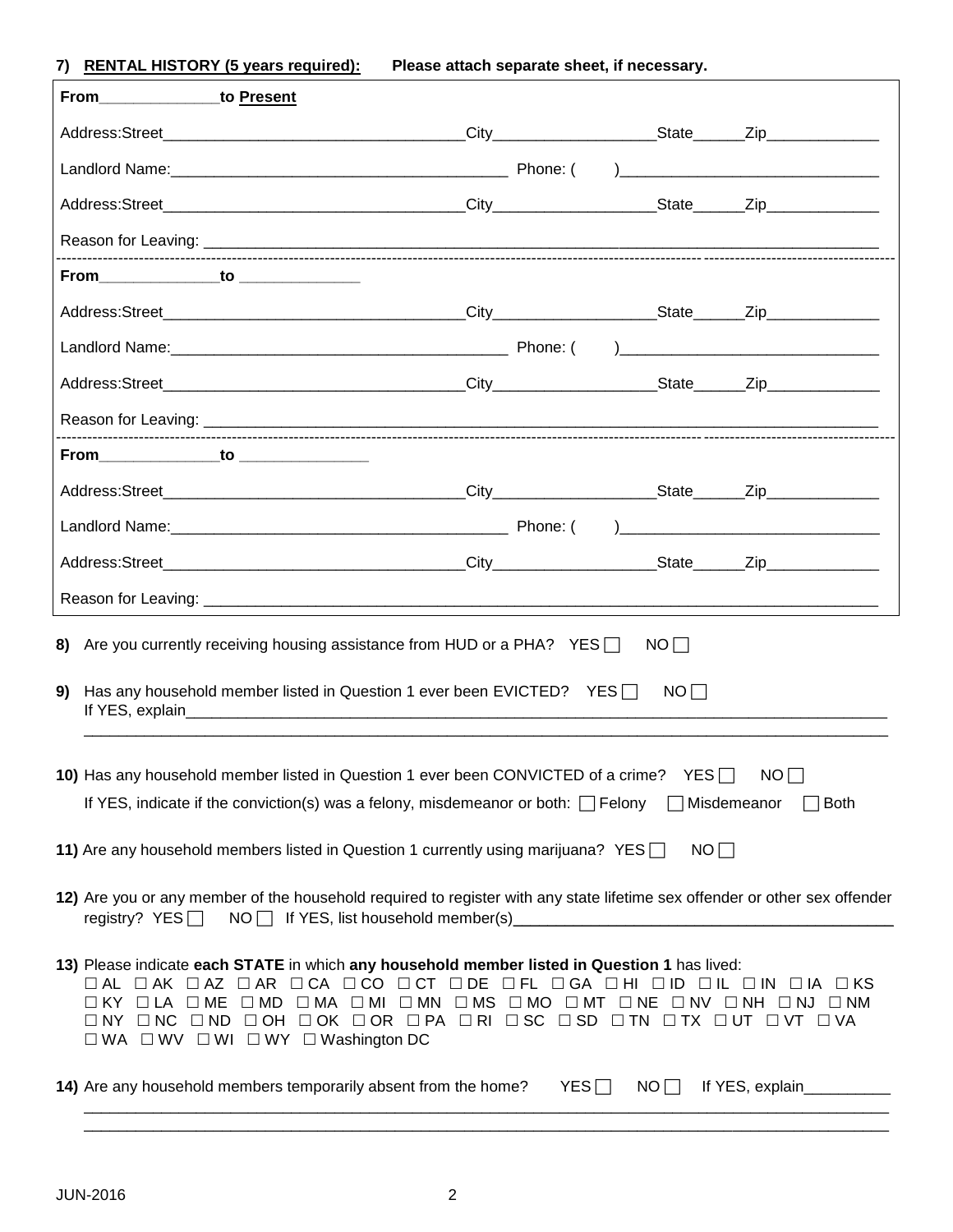## **15) INCOME:**

**a)** Is anyone listed in Question 1 **Employed?** YES **NO** If YES, please specify:

| <b>Household Member</b> | <b>Employer Name</b>                                                       | <b>Employer Address</b> | <b>Employer Phone</b> |
|-------------------------|----------------------------------------------------------------------------|-------------------------|-----------------------|
|                         |                                                                            |                         |                       |
|                         | How much employment income do you expect to receive in the next 12 months? |                         |                       |
|                         |                                                                            |                         |                       |
|                         | How much employment income do you expect to receive in the next 12 months? |                         |                       |

## **b)** How much do you expect to receive in **other income** in the next twelve months?

| Gross Per Month                 |                                                                                 | Applicant | Co-Applicant |
|---------------------------------|---------------------------------------------------------------------------------|-----------|--------------|
| <b>Monthly Social Security?</b> | $\Box$ Check $\Box$ Direct Deposit $\Box$ Direct Express Debit Card $\$\$       |           |              |
| Monthly SSI?                    | $\Box$ Check $\Box$ Direct Deposit $\Box$ Direct Express Debit Card $\$\$       |           | S            |
| Monthly SSP?                    | $\Box$ Check $\Box$ Direct Deposit $\Box$ Direct Express Debit Card             | \$        | S            |
|                                 | Monthly Pension/Retirement? □ Check □ Direct Deposit □ Pre-paid Debit Card      | \$        | \$           |
| Monthly Veterans Benefits?      | $\Box$ Check $\Box$ Direct Deposit $\Box$ Pre-paid Debit Card                   | \$        | S            |
| Monthly Unemployment?           | $\Box$ Check $\Box$ Direct Deposit $\Box$ Pre-paid Debit Card                   | \$        | \$           |
| Monthly Workmen's Comp?         | $\Box$ Check $\Box$ Direct Deposit $\Box$ Pre-paid Debit Card                   | \$        | S            |
| Monthly Public Assistance?      | $\Box$ Check $\Box$ Direct Deposit $\Box$ Pre-paid Debit Card                   | \$        |              |
| Monthly Child Support?          | $\Box$ Check $\Box$ Direct Deposit $\Box$ Pre-paid Debit Card                   | \$        | S            |
| Monthly Alimony?                | $\Box$ Check $\Box$ Direct Deposit $\Box$ Pre-paid Debit Card                   | \$        |              |
|                                 | Regular contributions from organizations or individuals not living in the unit? | \$        | S            |
|                                 | Regular Contributions from family for rent, child care or other bills?          | \$        |              |
| Other (Specify:                 |                                                                                 | \$        |              |

**c)** Does anyone listed in Question 1 have **Business Income?** YES  $\Box$  NO  $\Box$ If YES, \*Net Income of Business \$\_\_\_\_\_\_\_\_\_\_\_\_\_\_\_\_\_\_\_\_ *\*Net Income is gross income less business expenses.*

**d)** Is anyone listed in Question 1 Self-Employed? YES  $\Box$  NO  $\Box$  If YES, Annual Income \$

#### **16) ASSETS:**

a) Does anyone listed in Question 1 have Checking, Savings and/or Certificate of Deposit (CD) Accounts?

YES NO *(This includes E-payment accounts, Direct Express Debit Cards and Debit Cards)*

| Owner of Account | <b>Bank Name</b> | Account # | <b>Account Type</b> | Balance |
|------------------|------------------|-----------|---------------------|---------|
|                  |                  |           |                     |         |
|                  |                  |           |                     | - 11    |
|                  |                  |           |                     | - 11    |
|                  |                  |           |                     | ۰D      |

| <b>b)</b> Does anyone listed in Question 1 have a 401K, IRA or other retirement account? YES $\Box$<br>NOT |  |
|------------------------------------------------------------------------------------------------------------|--|
| If YES, Current Value \$                                                                                   |  |
| Do any of the retirement accounts have a Required Minimum Distribution? YES $\Box$ NO $\Box$ \$            |  |
|                                                                                                            |  |
| c) Does anyone listed in Question 1 own a Mutual Fund? $YES \Box$<br>NOT                                   |  |
| If YES, Current Value \$                                                                                   |  |

| d) Does anyone listed in Question 1 own Stocks/Bonds/Treasury Bills? | $YES \Box NO \Box$ |  |
|----------------------------------------------------------------------|--------------------|--|
| If YES, Current Value \$                                             |                    |  |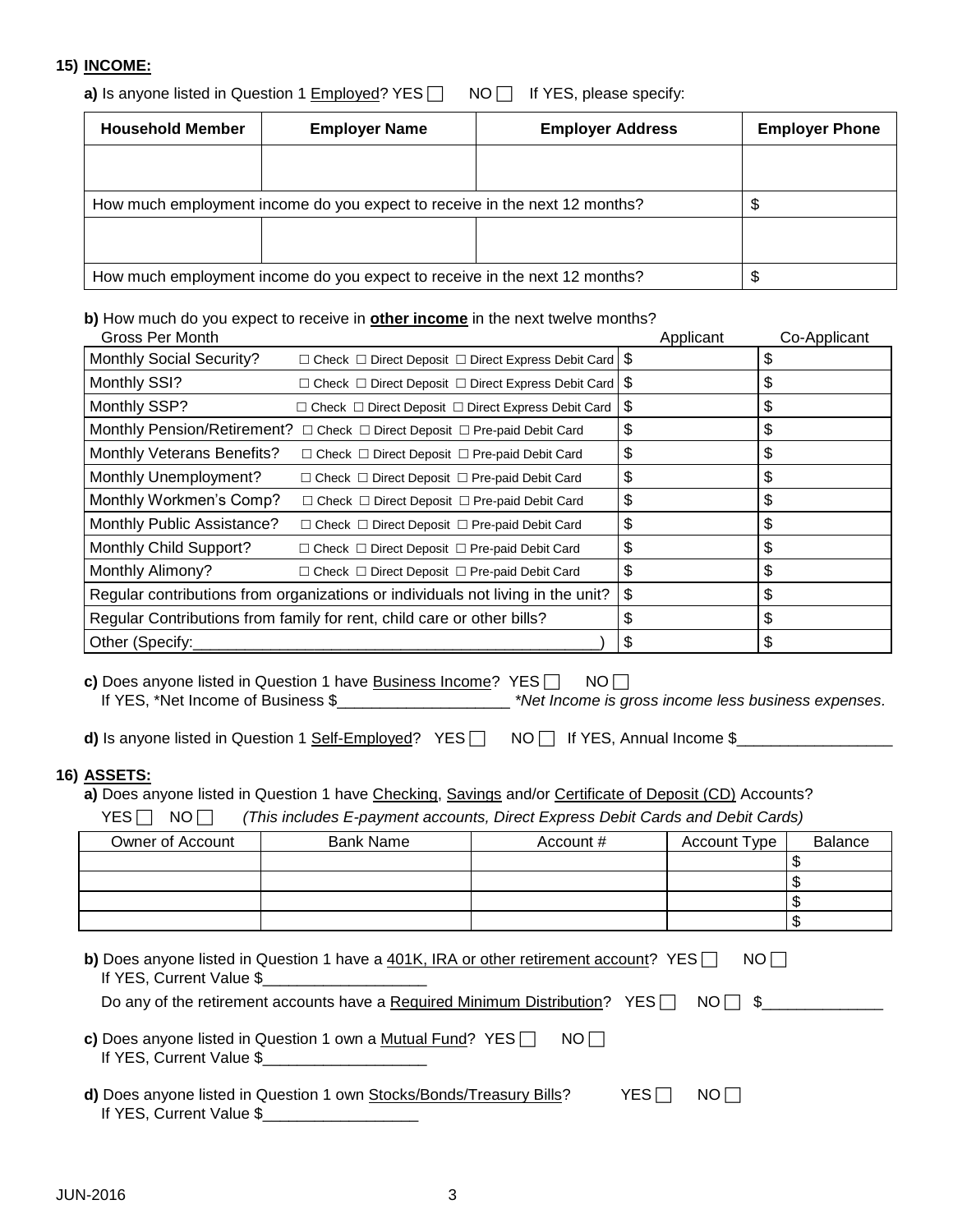| e) Does anyone listed in Question 1 own an Annuity? YES   NO   If YES, Current Value \$                                                                                                                                                                                                          |                          |
|--------------------------------------------------------------------------------------------------------------------------------------------------------------------------------------------------------------------------------------------------------------------------------------------------|--------------------------|
| f) Does anyone listed in Question 1 have a Safety Deposit Box? YES $\Box$ NO $\Box$<br>Are assets stored in the safety deposit box such as US Savings Bonds, cash, stocks, etc.? YES $\Box$                                                                                                      | NO                       |
| g) Does anyone listed in Question 1 have a Life Insurance Policy? YES $\Box$ NO $\Box$<br>Whole Term Universal Current Value \$                                                                                                                                                                  |                          |
| h) Does anyone listed in Question 1 own a home or other real estate? YES NOM If YES, please specify:                                                                                                                                                                                             |                          |
| i) Does anyone listed in Question 1 have any $\overline{OTHER}$ assets? YES $\Box$ NO $\Box$ If YES, please specify:                                                                                                                                                                             |                          |
| 17) Has anyone listed in Question 1 sold or given away real property or other assets valued at \$1000.00 or more<br>(including cash donations) in the past two years? $YES \Box \quad NO \Box$                                                                                                   |                          |
| Dollar Amount Received \$_______________________ Market Value \$__________________                                                                                                                                                                                                               |                          |
| 18) MEDICAL EXPENSES: Households in which the head-of-household, co-head or spouse are disabled or at least<br>62 years old qualify for deductions based on out-of-pocket medical expenses. Please let us know if you or any<br>household members have out-of-pocket expenses for the following: |                          |
| Health Insurance - 1 - monthly premium<br><u> 1989 - Johann John Stone, Amerikaansk politiker († 1908)</u>                                                                                                                                                                                       | $\sqrt[6]{\frac{1}{2}}$  |
| Health Insurance - 2 - monthly premium                                                                                                                                                                                                                                                           |                          |
| Dr. visit/medical treatments - annual out-of-pocket expense                                                                                                                                                                                                                                      | $\overline{\mathbf{s}}$  |
| Prescription Drugs - annual out-of-pocket expense                                                                                                                                                                                                                                                | $\overline{\mathcal{S}}$ |
| Over-the-Counter medical expenses to treat a specific medical condition - annual out-of-<br>pocket expense (i.e., aspirin to treat a heart condition or calcium suppl. to treat osteoporosis)                                                                                                    | $\mathbf{\hat{z}}$       |
| If the head-of-household or co-head/spouse is not 62 or older, do you claim eligibility because the head-of-<br>household or co-head/spouse is disabled? YES<br>NO <sub>1</sub>                                                                                                                  |                          |
| <b>19) PETS &amp; SERVICE/ASSISTANCE ANIMALS</b>                                                                                                                                                                                                                                                 |                          |
| Do you plan to house an animal in the unit? $YES$<br>$NO \Box$ If YES, specify:                                                                                                                                                                                                                  |                          |

| Animal Type | <b>Breed</b> | Height | Weiaht |
|-------------|--------------|--------|--------|
|             |              |        |        |
|             |              |        |        |
|             |              |        |        |

Is this animal required to live in the unit to alleviate the symptom(s) of a disability for a household member?  $YES$  NO

20) Please provide three (3) professional/character references (other than family or friends):

| Name | Address | Phone |
|------|---------|-------|
|      |         |       |
|      |         |       |
|      |         |       |
|      |         |       |
|      |         |       |

\_\_\_\_\_\_\_\_\_\_\_\_\_\_\_\_\_\_\_\_\_\_\_\_\_\_\_\_\_\_\_\_\_\_\_\_\_\_\_\_\_\_\_\_\_\_\_\_\_\_\_\_\_\_\_\_\_\_\_\_\_\_\_\_\_\_\_\_\_\_\_\_\_\_\_\_\_\_\_\_\_\_\_\_\_\_\_\_\_\_

**21)** How did you hear about our property?\_\_\_\_\_\_\_\_\_\_\_\_\_\_\_\_\_\_\_\_\_\_\_\_\_\_\_\_\_\_\_\_\_\_\_\_\_\_\_\_\_\_\_\_\_\_\_\_\_\_\_\_\_\_\_\_\_\_\_\_